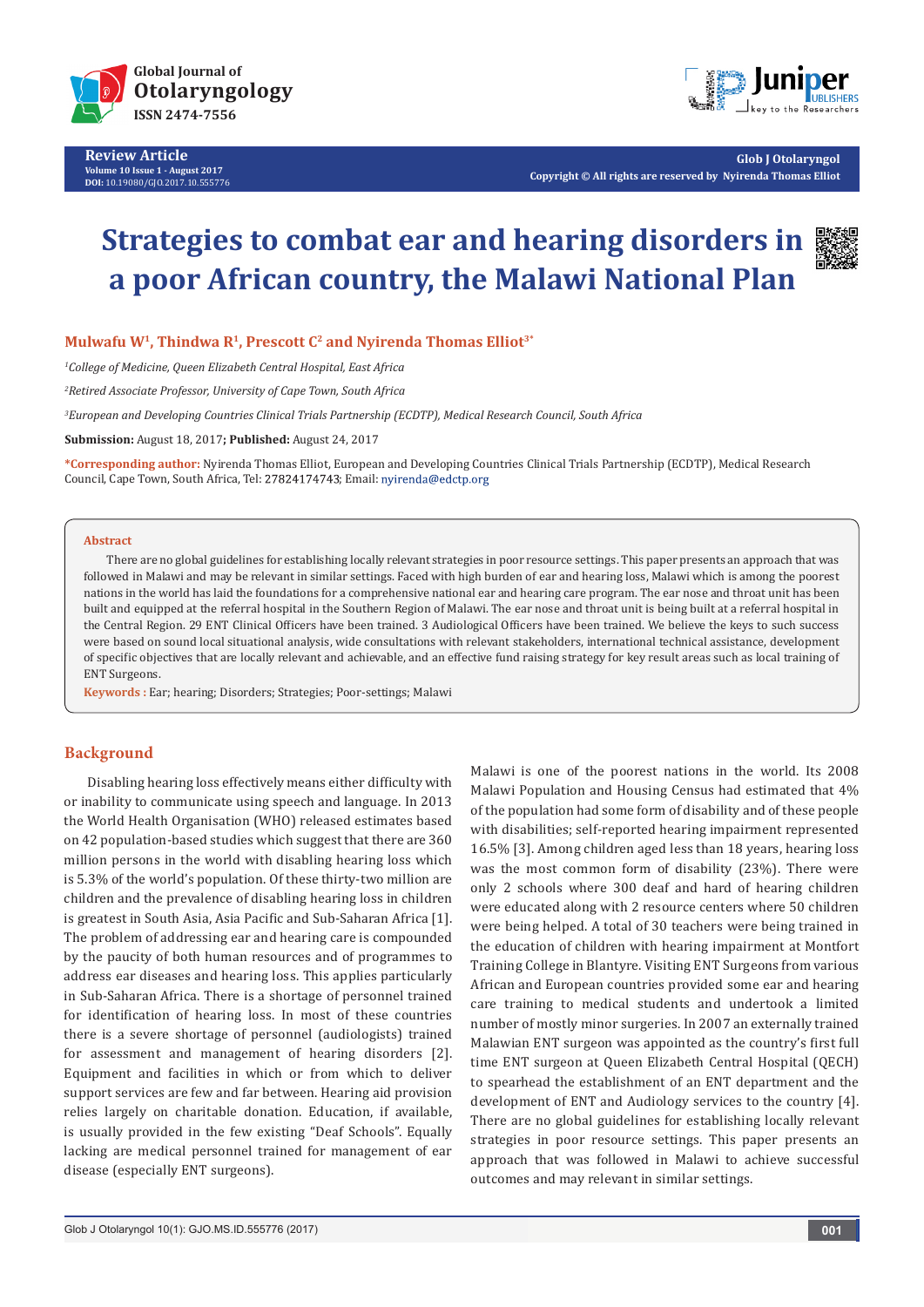## **Methodology**

In Malawi, despite high burden of ear and hearing disorders there was no strategic plan to combat these diseases before 2012. A team from Queen Elizabeth Central Hospital ENT Department and its international collaborators prepared for the first 4 year Strategic Plan to predominantly develop infrastructure and train personnel to initiate and lay the foundation for future development of services. To design the plan international collaborations were important for technical and financial assistance. The Hearing Conservation Council (HCC) in the UK and CBM International provided support for the development and implementation of the first four-year National Plan for Ear and Hearing Care [5]. A Consultant was hired to review policy documents and other National Plans and conduct interviews with Key Informants. The policy documents that were reviewed included the Malawi National Policy on Equalization of Opportunities for People with Disabilities (2006-2011), Malawi Poverty Reduction Strategy Paper (MPRSP), Malawi Economic Growth Strategy (MEGS), Malawi Growth and Development Strategy II (MDGS II), Malawi Health Sector Strategic Plan (2011- 2016), and Millennium Development Goals (MDGs). A total of 7 Key Informants were interviewed by the consultant.

#### **Results**

The development of a National Strategic Plan took 6 months. One year later the plan was accepted and signed into use by the Ministry of Health in Malawi. There are six key objectives which were included into a National Plan [5]:

a) To provide training to personnel to enable Ear (ENT) and Hearing (Audiological) Care.

b) To provide health infrastructure, medical equipment and IT support.

c) To improve procurement and supply of medical care and rehabilitation supplies.

d) To reduce preventable and curable causes of ENT diseases and rehabilitate sufferers.

e) To provide and maintain quality of ENT and Audiological care through research, monitoring and evaluation.

f) To effectively implement and maintain management and supervisory systems.

After 4 years of implementation the progress made after the introduction of the National Strategic Plan the following achievements have been recorded:

#### **Training**

29 Medical Assistants have been upgraded and trained as ENT Clinical Officers and have been deployed. Cost of training is 5,000USD per individual. A second ENT surgeon has been trained externally in Nairobi, Kenya. The cost of this training is 30,000USD. 3 Audiologists received basic training externally in

Nairobi, Kenya at the cost of 16,000USD per trainee. 6 others received basic training at the African Bible College (ABC) in Malawi. Of these 3 are undertaking further training externally to become Audiology Specialists at a cost of 40,000 USD per trainee. 2 Nurses from Queen Elizabeth Central Hospital and 1 member of the Starkey Project staff are undergoing Hearing Specialist Training at Starkey Hearing Institute in Lusaka, Zambia. 155 Nurses and Clinicians have been trained in Primary Ear Care. Several curricula have been developed in areas of Primary Health Care, upgrading Medical Assistants to ENT Clinical Officers, Health Surveillance Assistants (HSAs), upgrading ENT Clinical Officers to Senior ENT Clinical Officers, ENT Specialist training for local doctors at MMed level and BSc (Audiology).

# **Health Infrastructure, Medical equipment and IT support**

Several improvements in capacity have been achieved. An ENT unit has been established and equipped in Queen Elizabeth Central Hospital in Blantyre at a cost of 1,500,000USD, an Audiology unit at a cost of 300,000 USD, an Audiology at a private African Bible College (ABC) in Lilongwe and planning for both an ENT unit with clinic and theatre and an Audiology unit at a second central hospital (Kamuzu Central Hospital) in Lilongwe has been completed and its funding for construction has been secured.

#### **Supplies for Medical Care and Rehabilitation**

There has been an improvement is patient care and rehabilitation. Hearing aids have been introduced and routinely provided to patients with support from various partners such as Sound Seekers, Starkey Hearing Foundation and Hear the World Foundation. A total of 1,256 patients have been fitted with hearing aids. Medicines and equipment to ENT units are provided by the Malawi government through the Ministry of Health and partners such as CBM International.

## **Reduction of Preventable and Curable Causes of ENT Diseases and Rehabilitation of Sufferers**

Outreach programmes for identification of people with ear and hearing problems are routinely undertaken. Prevention of disabling hearing impairments which receives little funding from government for hearing aid provision has been provided in agreements with NGOs such as CBM, Sound Seekers, Starkey Hearing Foundation and Hear the World Foundation. Assisted education for children with hearing loss remains a problem with only a limited number of places available in "Deaf Schools" and only a limited number of teachers being trained for deaf education.

# **Provision and Maintenance of high quality ENT and Audiological care achieved through Research, Monitoring and Evaluation**

Feasibility study on integrating ear and hearing care into the primary health care system in Malawi was started in 2015 in five health centre catchment areas in Thyolo and is expected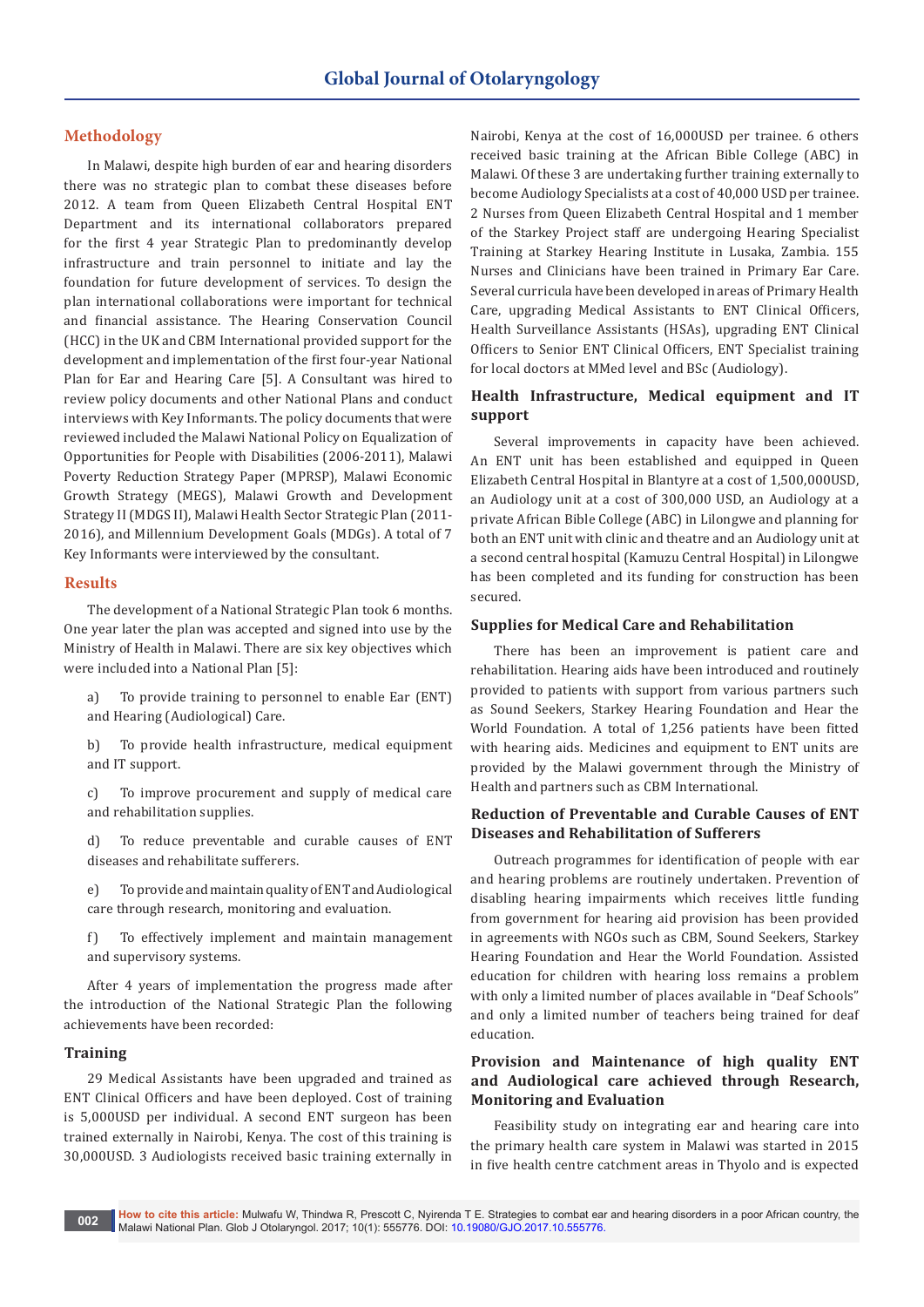to finish in 2016. Follow-up study on barriers to accessing referral services for ear and hearing care are to be undertaken in collaboration with London School of Hygiene and Tropical Medicine International Centre for Evidence in Disability in 2016.

# **Effective Management and Supervisory Systems implemented and maintained**

With support from HCC a Project Manager was recruited in 2013 to coordinate implementation of the National Plan for Ear and Hearing Care in Malawi including mobilizing resources for the implementation of activities in the national plan. The National Steering Committee on Ear and Hearing Care Committee comprising the Directorate of Clinical Services in the Ministry of Health, College of Medicine and partners involved in ear and hearing care in Malawi was formed.

## **Conclusion**

Our experience shows that although there are no global guidelines for establishing locally relevant strategies to combat ear and hearing disorders in poor resource settings, it is feasible to do so by following certain procedures. After putting in plan a successful 4 year plan in Malawi we believe the keys to such success were based on sound local situational analysis, wide consultations with relevant stakeholders, international technical assistance, development of specific objectives that are locally relevant and achievable, and an effective fund raising strategy for key result areas such as local training of ENT Surgeons.

Several elements required to provide comprehensive Ear and Hearing Care at various levels of health care in our resource constrained country came to the fore. At community level these included addressing disorder awareness, case identification, conducting Primary Ear and Hearing Care training, providing individual and parental support services (e.g. Support Groups and sign language training), integrated education, vocational training and prevention. At Second Tier level considerations included Advanced Ear (ENT) and Hearing (Audiology) Care services and support services for areas with deficiencies in provision of services (e.g. Deaf School Education). At Tertiary Tier level considerations included Specialised Ear (ENT) and Hearing (Audiology) Care services, technical support services, training services and research and quality evaluation. Adoption of the National Strategic Plan enabled inclusion of Non-Governmental Organisations (NGOs) and Private Practice in collective action against ear and hearing disorders in Malawi.

Following approval and the initial implementation of the Plan five stakeholders who were involved in the implementation identified significant barriers to implementation of such a plan. Such barriers included lack of financial support from the Malawi government, lack of clarity on risks and assumptions of adopting the National Plan, lack of will and vision from some implementers, lack of clear plan to retain trained staff, and lack of adequate numbers of like-minded implementing organizations in the country. Lack of a plan to retain staff has not so far proved a problem since staff trained have for the most part been in salaried positions before undertaking training and have remained in their positions afterwards (often with an increased salary) meaning their training has resulted in career growths. Similarly there is no evidence that lack of will and vision from some partners has badly affected the process. Lack of financial support from the government remains a big challenge as funds raised from various organisations have mainly funded the processes of developing a National Strategic Plan and its implementation. Organisations with an interest in ear and hearing problems have largely joined the National Plan effort coordinated through the College of Medicine.

The first step in the provision and implementation of any intervention is conceptualizing and developing a policy document. The National Plan for Ear and Hearing Care as a policy document has provided a framework for the provision and implementation of ear and hearing care services in Malawi. While funding has been one of the major bottlenecks in the implementation of the National Plan for Ear and Hearing Care just like in any other intervention, partnership with likeminded organisations has played a pivotal role in bridging the funding gap including providing technical support in the development and implementation of the National Plan. Further efforts are required in scaling-up and sustaining the gains that have been registered so far including carrying out research to generate data and increase understanding of ear and hearing care Malawi.

#### **Declarations**

a) Ethics approval and consent to participate (not applicable)

b) Consent for publication (given by all authors: WM, RT, CP and TN)

c) Availability of data and material (All quoted date data can be found in Malawi Population and Housing Census -2008, Queen Elizabeth Central Hospital ENT Department, and Malawi National Health Development Plan for Ear and Hearing Care)

d) Competing interests (We acknowledge the grants from CBM, Hearing Conservation Council, The Michigan State University Starkey Foundation, Sound Seekers, Beit Trust, Ear Inc Australia and other significant donors, that funded the development of National Strategic Plan and its implementation)

#### **Acknowledgement**

We acknowledge the grants from CBM, Hearing Conservation Council, The Michigan State University, Starkey Foundation, Sound Seekers, Beit Trust, Ear Inc Australia and other significant donors, that funded the development of National Strategic Plan and its implementation.